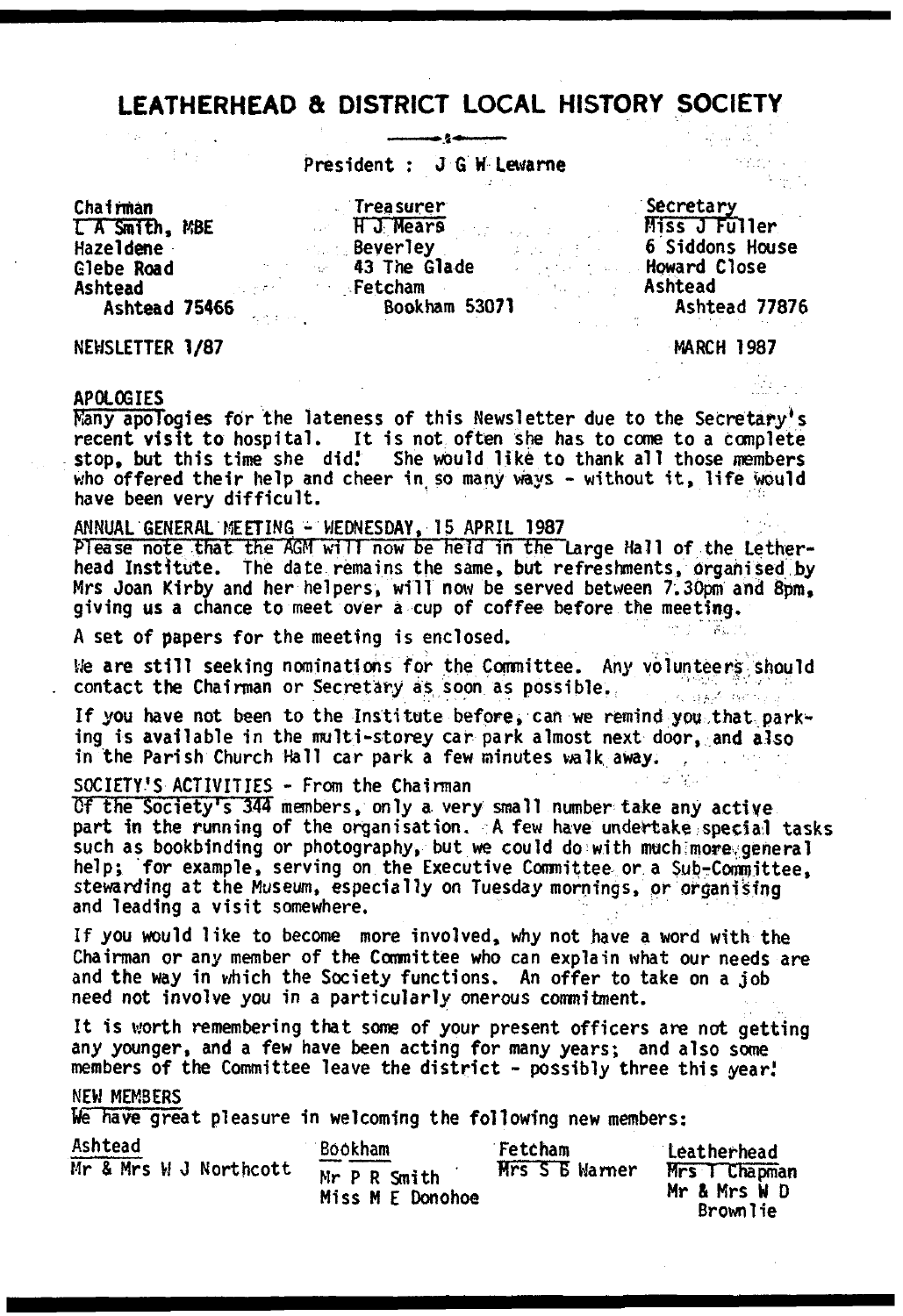A reminder that subscriptions were due on 1 January. They remain at £4 for ordinary membership, £6 for "Husband 4 Wife" subscriptions, and £1 for Junior members aged 18 years and under.

The subscriptions of £1 for the "Friends of the Leatherhead Museum" were also due on I January. If you are, or would like to be, a "Friend" of the Museum, the two subscriptions can be paid together on one cheque made payable to "Leatherhead & District Local History Society". The "Friends" money will be transferred to them by the Society' s Treasurer.

A remittance fora was enclosed with the last Newsletter.

FUTURE PROGRAMME

FRIDAY; 20 MARCH - Large Hall, letherhead Institute

"A Town at the Crossroads"- This talk will be given by Mrs Edwina Vardey, the Editor of the forthcoming publication "A History of Leatherhead", and her talk will have that history well in mind. It will be held in the Large Hall of the Letherhead Institute at 8.15pm, and refreshments, organised by Mrs Joan Kirby and her helpers, will be available from 7.45pm.

FRIDAY, 10 APRIL - 8pm, Red Cross Hall, Letherhead

"Early Cycling in Surrey" - This talk will be given by Mr Leslie Bowerman and will have particular reference to the Portsmouth Road. Mr Bowerman is Chairman of the Send & Ripley Local History Society.

WEDNESDAY, 15 APRIL - Large Hall, Letherhead Institute, 7.30pm for 8pm The Annual General Meeting.

TUESDAY, 19 MAY - American Community School

We have been invited by the American Community School to visit them at Heywood Manor, built in 1804 and situated in a 128-acre site. We are most happy to accept this invitation, and the date arranged is Tuesday, 19 May a week-day because the students will be our guides for a tour of the school and grounds, lasting about 1} hours. We shall also be entertained with American-style refreshments.

The party has to be limited to 35 and the cost is 50p per person - a booking form is enclosed. If you book and then find that you will be unable to  $g_{0}$ . would you please let the Secretary know in case there is a waiting list.

The full address of the school is: Americar\ Community School, Haywood, Portsmouth Road, Cobham, and we will meet in the car park there at 3,30pm. From Cobham take the A307 Portsmouth Road towards Esher. The sign for the school is on the left, past the Fairmile Hotel (also on the left). After turning left follow the winding road over the A3 until arriving at the school gates.

"WALKS" - Full details will be given in the May Newsletter of tws "Walks" already organised: one on Saturday, 20 July round Leatherhead, lead by Mr Fortescue, and the other round Dorking, lead by the Dorking Museum Curator. There will be an opportunity to view the Museum which will be specially opened for us.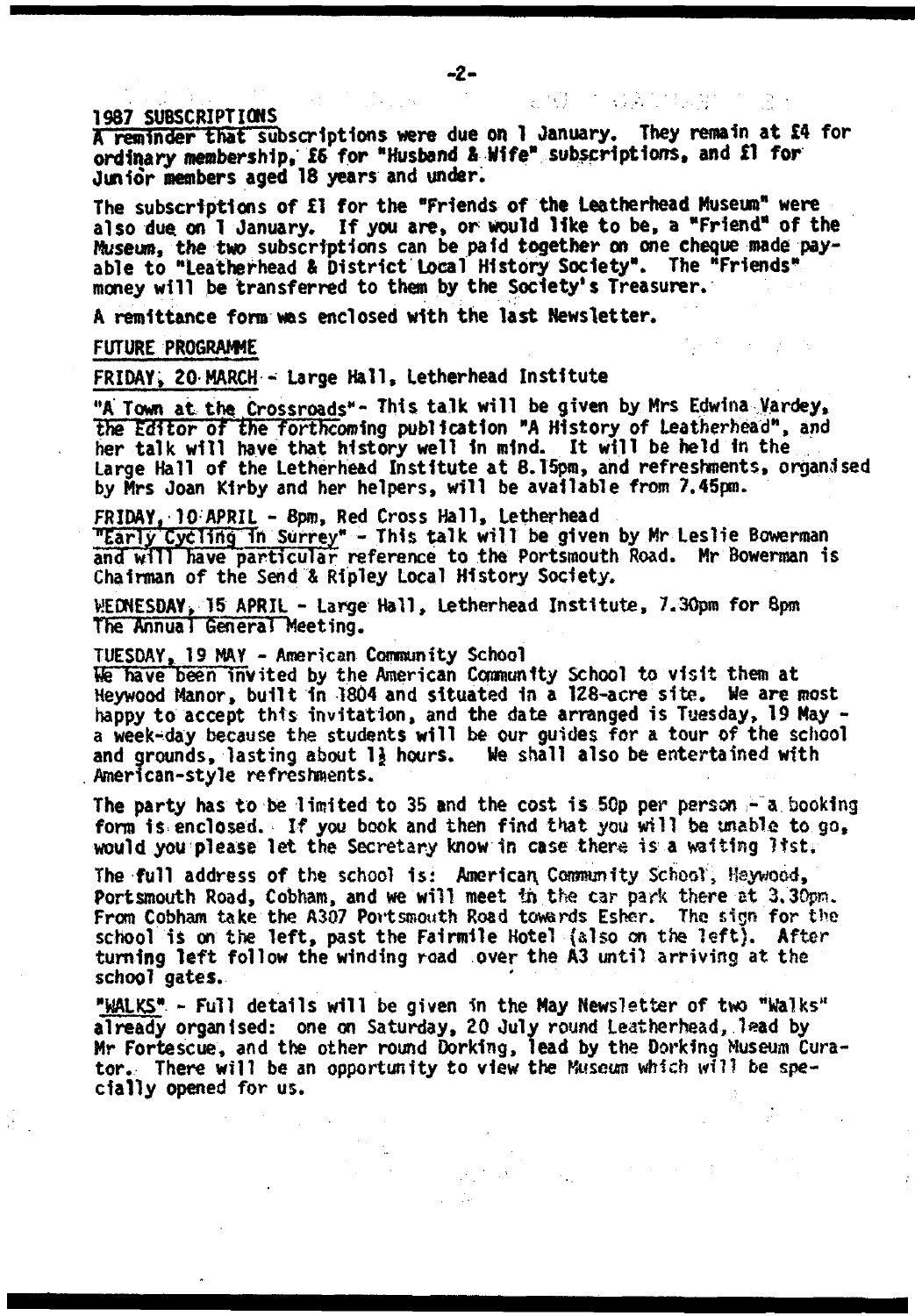LOCAL-HI STORY IN NEW ZEALAND - From S R C Poulter

During our recent visit to New Zealand, in the course of which we saw only part of the country, I gained an impression of a very 'history conscious' population, even though the history there covers only 160 years or so. Although the story of the Maori people in New Zealand Is somewhat longer, they had no written language, let aione a written history, before the Europeans arrived.

The record of the early Pioneers, the Land Wars and the growth of settlements Is well illustrated in many museums,with well-presented displays showing the development of a country that almost grew up with photography.

A notable example, for me, is at Te Awamutu, a lively small town with a museum housed in a large, purpose-built wooden building near the municipal offices and public library. Exhibits include military uniforms as well as weapons used by both parties 1n the Wars. In addition, there are examples of Maori crafts and some reconstructed early shops, with their contents, rescued as the town was re-developed. The museum is also an official repository of archive records for the National Library and is owned and operated by the Te Awamutu Historical Society. However, it has staff paid by the Local Authority for the town and surrounding area, comprising a total of about 7000 people!

On our way home, we stopped for a few days on Rarotonga in the Cook Islands and there met a Mrs Forbes, on holiday from New Plymouth in New Zealand. We discovered that some 40 years ago, as Ann Waters, she had been warden of a Youth Hostel at the Old Rising Sun at Fetcham: so now I had the answer to a question that a visitor to leatherhead Museum had posed to Mrs freda Crawforth a few weeks earlier concerning the whereabouts of a Youth Hostel in the Leatherhead area. Of course, I need not have gone so far for the answer that I am sure John Lewarne, for one, could have given straight away.'

Mrs Forbes said that she had also been involved in setting up the Hostel at Tanners Hatch. She subsequently moved on to other hostels in Bucks, Hants and Sussex before emigrating to New Zealand.

#### MUSEUM

The Museum will reopen for the 1987 season on Friday, 3 April, and it is hoped that the 1S86 stewards will continue to attend on their usual day and week. We have been advised that one or two of the "old faithfuls" find they cannot continue to steward, so it will be necessary to find new people to fill the gaps. Society members who have not so far volunteered for this job are earnestly requested seriously to consider whether they could give three hours once a month to assist an experienced steward to look after the Museum. The only two days it is open regularly are Fridays, 10am - 1pm, and Saturdays {two stints 10am - 1pm, 1pm - 4pm). We are endeavouring to develop a rota for Tuesday afternoons 1pm - 4pm, so if that day would suit you better, let us know. Friday volunteers should contact Joe Parry (leatherhead 375359), and those for Saturday and Tuesday, please; phone Ralph Hume (Leatherhead 374520. If you cannot comit yourself to a regular attendance, how about volunteering for standby duty to help plug gaps caused by illness or holidays?

#### Hampton Cottage

The paintwork outside the building urgently requires attention. If volunteer decorators Cannot be found, there will be no alternative to employing expensive professional workmen. Even an hour or so concentrated work on,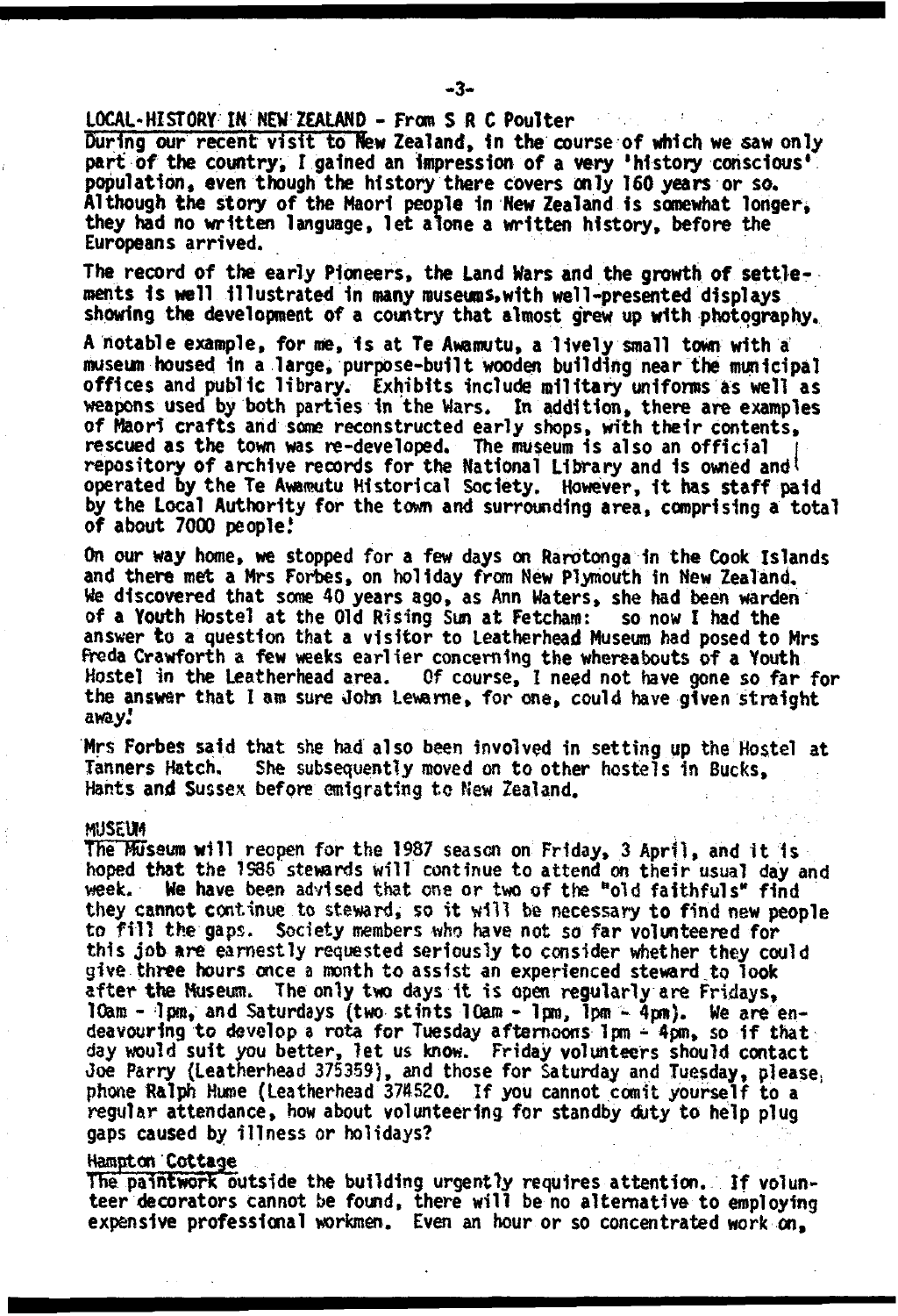say, the back bow window frame, would be a great help, and two or three people could soon protect the woodwork for the next few years. Please let Geoff Hayward (Leatherhead 372674), or David Bruce (Bookham 58722) know If you can spare a little time - we will provide all the materials required. You will be saving the Museum a great-deal of hard-earned money.

## EDWARD WILKINS WAITE(1854-1924) - From David Bruce

The recent exhibition of paintings by E W Waite at the Guildford House Gallery raised no particular interest in the Curator' s breast v\*ien he received a poster to display. However, browsing through a Surrey glossy magazine recently, an article dealing with the exhibition revealed that Edward Waite was bom in Leatherhead arid was educated there at the school, at The Mansion. After two years in Canada, aged about 20, be returned to England and took up paintaing seriously in all media, but mainly in oils. It is estimated that he produced something like 700 works, so there must be quite a lot of them about in Art Galleries up and down the country, and it would be surprising if he did not paint scenes from the place of his birth - so please keep a look-out for his works, and let David Bruce have details of any you discover.. One illustrated in a Country Life (25 September 1986) advertisement is called "Rushy Meadows by the Kennet" and is dated 1913.

Edward Waite's father was the Rev Edward Waite, the Congregational Minister at Leatherhead from November 1852 until June 1865, and was himself a keen amateur watercolourist, and another of his sons, Harold Waite, was also a gifted painter.

Further information about this family would be welcomed.

### ACTIVITIES OF OTHER SOCIETIES

Surrey Archaeological Society - Roman Villa Group

(a) Coach outing to Keston - Sunday, 17 May

A coach outing to Keston near Iromley in Kent has been arranged to coincide with an Open Day there to visit an Iron Age hill fort and Medieval tile kiln not normally open to the public,and to visit the Warbank Roman tombs. Coach will leave Dorking Halls at 8.30am and is expected to return by approximately 2.30pm. Charge is £3 per person. The Open Day is to commemorate the 200th anniversary of a meeting in Holwood Park at Keston between Pitt and Wilberforce when they formulated plans for proposing to Parliament the abolition of the slave trade.

Anyone interested please contact Mr Leslie LeMottee, Little Rising, Ernyn Way, Leatherhead - telephone Ashtead 74107.

(b) Coach outing to "Mary Rose" and Porchester Castle - Sunday, 4 April

The outing to Portsmouth will include visits to the "Mary Rose" (now upright in its cradle and being reconstructed) and its Museum, and to the third century Saxon Shore Fort at Porchester with its Medieval castle's Norman keep and Augustinian Priory Church.

For full details and booking forms, please contact Mr Leslie LeMottee, Little Rising, Ermyn Way, Leatherhead, telephone Ashtead 74107.

### Headley.Festival\_Group\_-\_"Historic,\_Week-end\_-\_14\_and\_15\_Marbh\_

Being held at Headley Village Hall and split into two days. The Saturday is really for Headley people and starts at 7pm. The Sunday 1s from 10am - 6pm and is open to all, admission 25p. The exhibition will consist of photographs, maps, Parish records and paintings by local artists.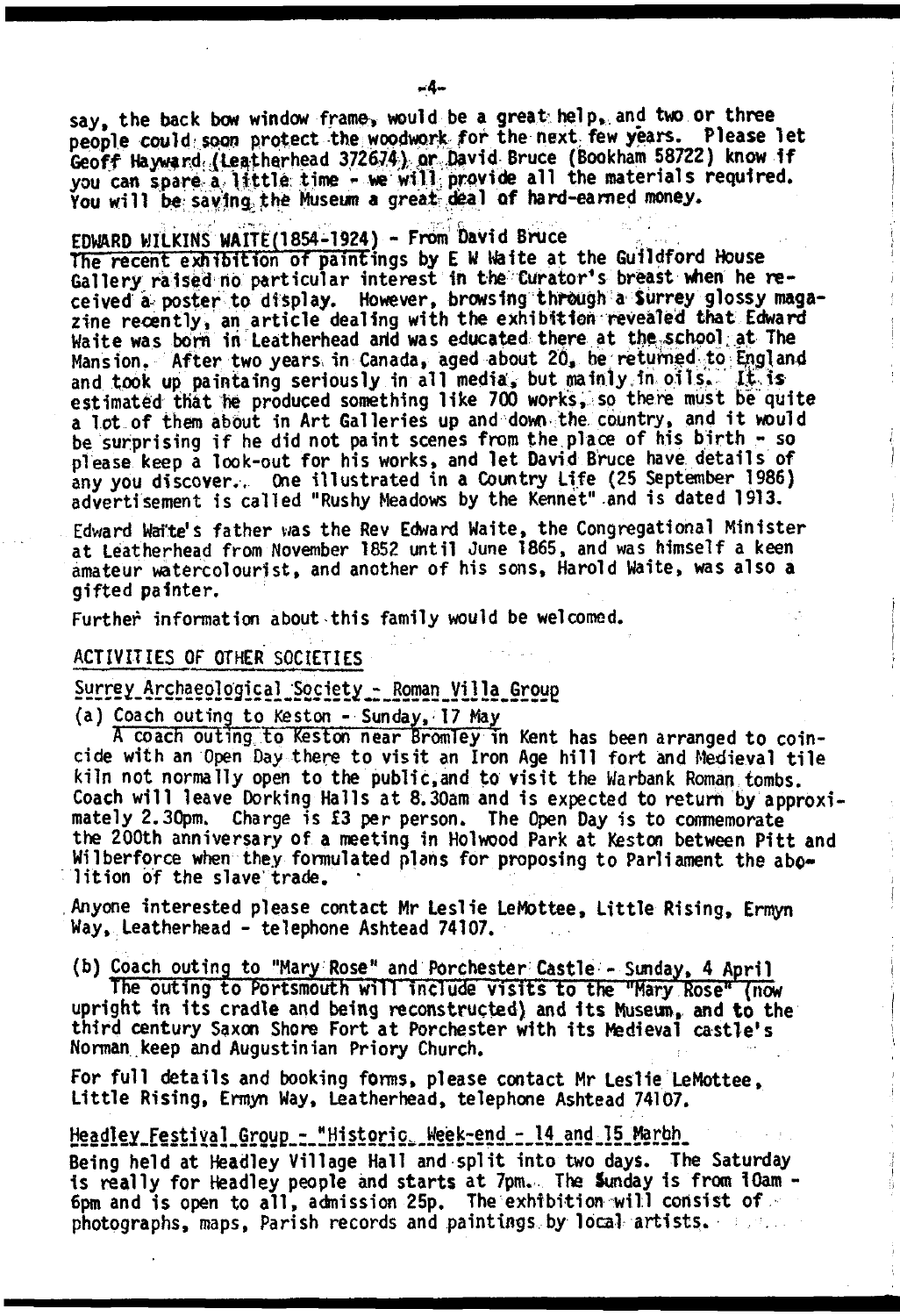### **LEATHERHEAD & DISTRICT LOCAL HISTORY SOCIETY Communication of Administration**

The 40th Annual General Meeting of the Society will be held in the Large Hall, Letherhead Institute at 7.30pm for 8pm on Wednesday, 15 April 1987.

s is a period

# A G E N D A

1. Apologies for absence

 $\mathbb{R}^{d-1}$  .

 $\mathcal{L}^{\text{max}}_{\text{max}}$  , where  $\mathcal{L}^{\text{max}}_{\text{max}}$ 

- 2. Minutes of the 39th Annual General Meeting held on 4 April 1986 (copy enclosed)
- 3. Matters arising from the Minutes of the 39th Annual General Meeting
- 4. Presentation of the Executive Committee's Report for the year 1986 (copy enclosed)
- 5. Presentation of the Society's Accounts for the year ended 31 December 1986 (copy enclosed)
- 6. Report of the Leatherhead Museum Accounts for the year ended 30 September 1986 (copy enclosed)

7. Review of the subscription for 1988

 $\label{eq:R1} \begin{split} \mathcal{P} &= \mathcal{P} \left( \mathcal{P} \right) \mathcal{P} \left( \mathcal{P} \right) \mathcal{P} \left( \mathcal{P} \right) \mathcal{P} \left( \mathcal{P} \right) \mathcal{P} \left( \mathcal{P} \right) \mathcal{P} \left( \mathcal{P} \right) \mathcal{P} \left( \mathcal{P} \right) \mathcal{P} \left( \mathcal{P} \right) \mathcal{P} \left( \mathcal{P} \right) \mathcal{P} \left( \mathcal{P} \right) \mathcal{P} \left( \mathcal{P} \right) \math$ 

an an Salaman.<br>Tagairtí

 $\label{eq:2.1} \frac{d\mu_{\rm{max}}}{d\mu_{\rm{max}}}\sim\frac{1}{\mu_{\rm{max}}}\,.$ 

**Contractor** 

 $\sim$  10  $\mu$  $\eta^{\rm eff}$  ,  $\sigma$ 

8. Election of Officers and Committee for 1987 (paper enclosed)

 $\label{eq:2.1} \frac{1}{2}\sum_{i=1}^n\frac{1}{2}\sum_{j=1}^n\frac{1}{2}\sum_{j=1}^n\frac{1}{2}\sum_{j=1}^n\frac{1}{2}\sum_{j=1}^n\frac{1}{2}\sum_{j=1}^n\frac{1}{2}\sum_{j=1}^n\frac{1}{2}\sum_{j=1}^n\frac{1}{2}\sum_{j=1}^n\frac{1}{2}\sum_{j=1}^n\frac{1}{2}\sum_{j=1}^n\frac{1}{2}\sum_{j=1}^n\frac{1}{2}\sum_{j=1}^n\frac{1}{2}\sum_{j=1}^n\$ 

 $\mathcal{L}(\mathcal{L})$  , and  $\mathcal{L}(\mathcal{L})$  , and  $\mathcal{L}(\mathcal{L})$  , and

 $\label{eq:2.1} \frac{1}{\sqrt{2}}\left(\frac{1}{\sqrt{2}}\right)^{2} \left(\frac{1}{\sqrt{2}}\right)^{2} \left(\frac{1}{\sqrt{2}}\right)^{2} \left(\frac{1}{\sqrt{2}}\right)^{2} \left(\frac{1}{\sqrt{2}}\right)^{2} \left(\frac{1}{\sqrt{2}}\right)^{2} \left(\frac{1}{\sqrt{2}}\right)^{2} \left(\frac{1}{\sqrt{2}}\right)^{2} \left(\frac{1}{\sqrt{2}}\right)^{2} \left(\frac{1}{\sqrt{2}}\right)^{2} \left(\frac{1}{\sqrt{2}}\right)^{2} \left(\$ 

state of the product  $\mathcal{L}_{\mathrm{eff}}$  ,  $\mathcal{L}_{\mathrm{eff}}$ 

9. Any other business

ang<br>Kabupatèn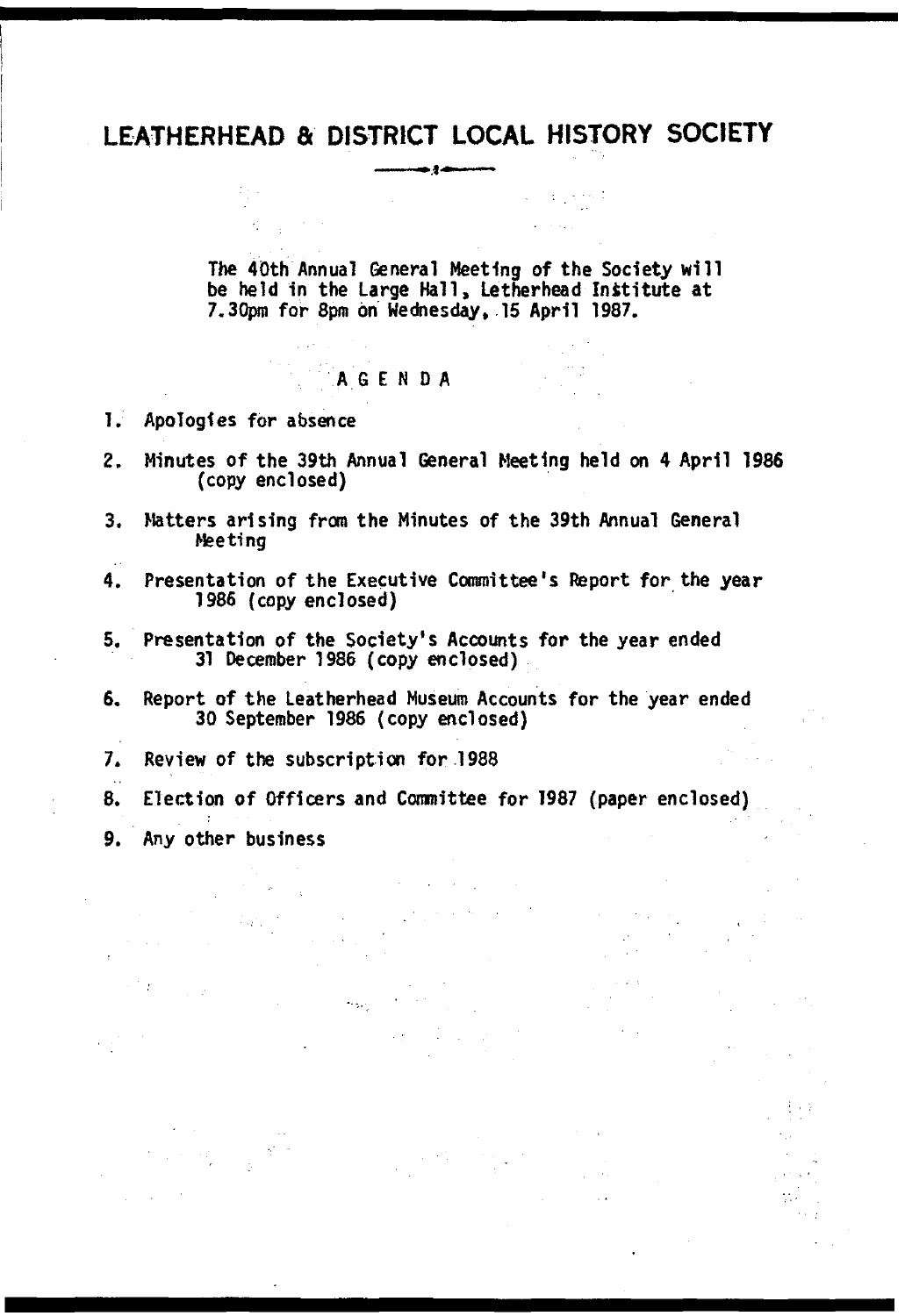### EXECUTIVE COMMITTEE REPORT FOR YEAR ENOED 31 DECEMBER 1986

Executive Committee for the Year 1986

Chairman L A Smith, MBE **Secretary** Treasurer Museum Treasurer Museum Curator Editor - Library Secretary Sales Secretary Lecture Secretary Records Secretary Archaeology Secretary Programme Secretary Conrnittee Members Secretary & Membership Miss J Fuller H *J* Mears J R Bull D Bruce D F Renn J R Gilbert G Hayward E Marsh Mrs L Heath

N H West, MBE E A Crossland, ISO No appointment made R A Lever

S R C Poulter

### **MEMBERSHIP**

The number of members who had paid their subscriptions as at 31 December 1986 was 344. This figure includes 9 Honorary Members and six Juniors,<br>and shows an increase of 30 over the 1985 figure of 314. The new "Husband and Wife".subscription of £6 was introduced for 1 January 1986 and has proved very popular. The subscription for ordinary members was maintained at £4 and for Juniors £1, for the fourth year in succession.

### PUBLICATIONS

Proceedings - Volume 4 No 9 was distributed during the year, Mr J Stuttard has made a start on preparing the index for Volume 4.

Newsletters - A new format was introduced giving an improved appearance and considerably reducing the work of producing them. Four issues a year instead of three will now be made.

Sales - The Society's publications and some from other sources have been displayed for sale at practically every event held during the year.

'The Story of Hampton Cottage' {The Museum) was produced during the year. It was written by Mrs Mary Rice-Oxley with assistance from Mr 0 Bruce and Mr E A Crossland. It is selling well at £1 per copy.

'The **Schools** Of Leatherhead' - Mrs Linda Heath has carried out extensive research and has produced a paper which it is. hoped to publish.

'The History of Leatherhead' - Much work has been done during the year but it is feared that the planned publication date of Easter 1987 will not be achieved.

### RECORDS

The Record Secretary, assisted by the Archivists for tbs four parishes, continued to attempt to Improve the indexing of the Society's official records, which increase all the time. Photographic records also continued to increase. Mr Marsh has commenced audits of the records held in each parish.

Agenda Item 4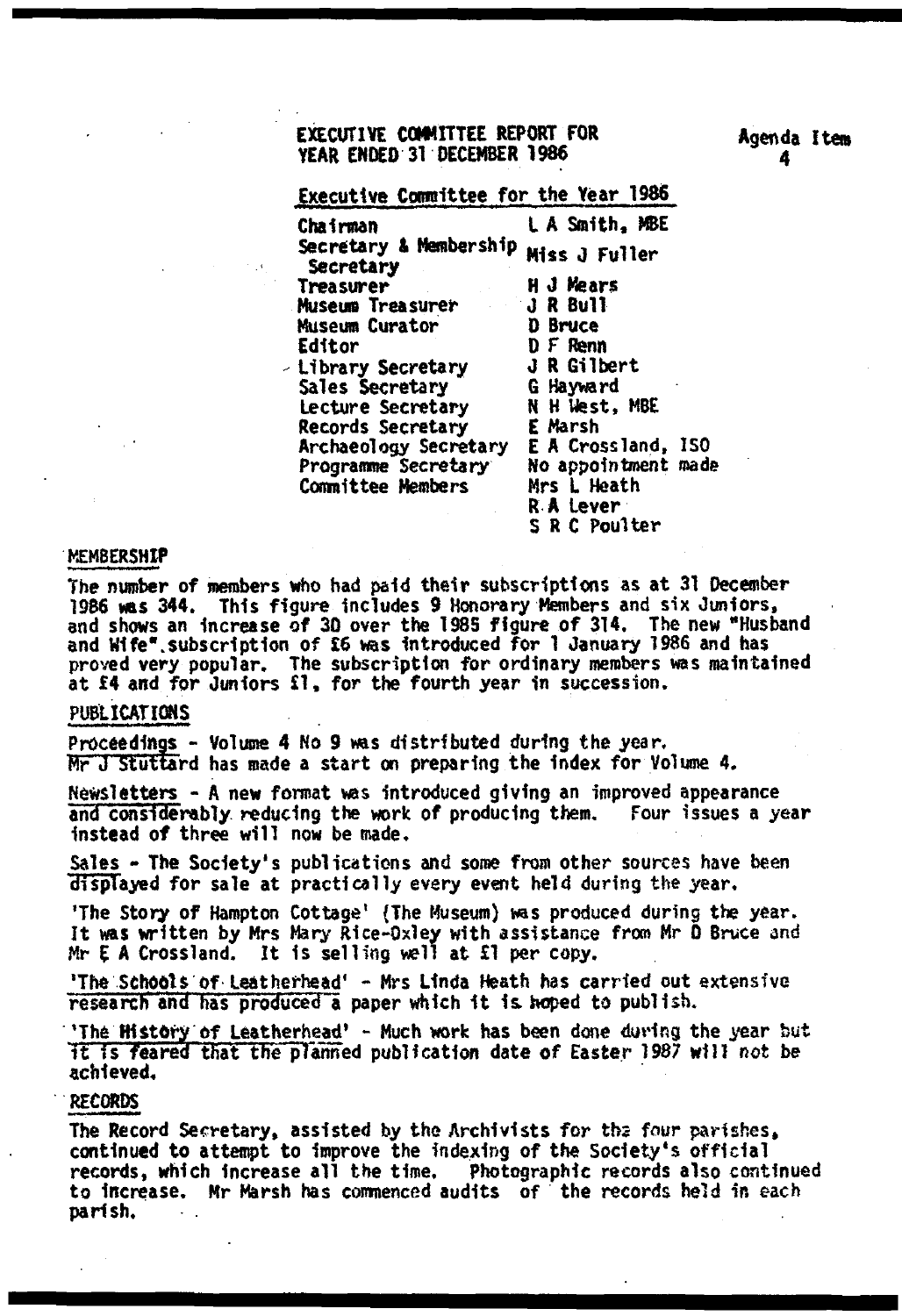### MUSEUM

Due entirely to the continuing efforts of all those volunteers who helped to organise, steward, clean, garden, decorate, build etc at the Museum, it again opened from April until December 1986 on Friday mornings and on *Saturday* mornings and afternoons. As an experiment it occasionally opened on Tuesday mornings manned by a single volunteer. If more volunteers could be found the Museum could be opened more frequently. Volunteers should contact Mr R Hume or any member of the Committee.

Mr Ernest Cross land staged a Domesday Book exhibition relating to our area. This was followed by an extensive exhibition dealing with the growth of the Railways, particularly those of Leatherhead, by Mrs May Cree and Mr Hume.

Maintenance work included plumbing work round the rear bay window and Mr G Hayward and his team finished paving the garden with stone paid for by the "Friends of the Leatherhead Museum".

Income from donations by visitors - £237; Profit on Sales - £95; and Bank Interest - £65, fell short of expenditure by £16. £212 worth of Society publications was also sold in the Museum.

The Friends of the Museum held two very successful "Bygone" functions, one at Leatherhead and the other at Oxshott.

The Trustees made a formal objection to plans for extensive development at the rear of Devonshire House and adjoining the Museum, which it was thought would adversely affect the amenities, particularly the garden.

### PROGRAMME

The small Sub-Committee of members of the Executive Committee continued to arrange the Society's programme of events as a Programme Secretary had still not been found. Mrs Audrey Elmer was a welcome addition to the Sub-Committee towards the end of the year.

All-day visits were made to St Albans and Hatfield House, organised by Hr J R Gilbert, and to Lewes, organised by Mr A J Gillies. Two afternoon visits were made, one to Juniper Kali, where the party was shown round by Mrs Bebbingtcn, and the other to Outwood Mill, where a- conducted tour was given by Mr Thomas, one of the owners.

The Dallaway Lecture on 17 October was given by Dr David Bird, the Surrey County Archaeologist, whose subject was "Ten Years of Rescue Archaeology in Surrey".

Monthly meetings on  $\alpha$  variety of subjects were well attended:

| January 10 | Illustrated lecture - "Thirty Years a Digger" by Mr E Cross- |  |  |  |  |
|------------|--------------------------------------------------------------|--|--|--|--|
|            | iand.                                                        |  |  |  |  |

February 14 Illustrated lecture - "Oomes'day Survey and Leatherhead & District", by Dr Peter Edwards

March 14 Lecture - "Some Popular Misconceptions of William Cobbett", organised by the William Cobbett Society. This Society also invited us to Join their coach outing in July which followed the raute of Cobbett's ride in 1823 from Thursley to Reigate,

April 11 Illustrated lecture - "Gunpowder Works at Chllworth", by Professor Alan Crocker. This was followed in June and August by walks round the site of the gunpowder works, led by Professor & Mrs Crocker.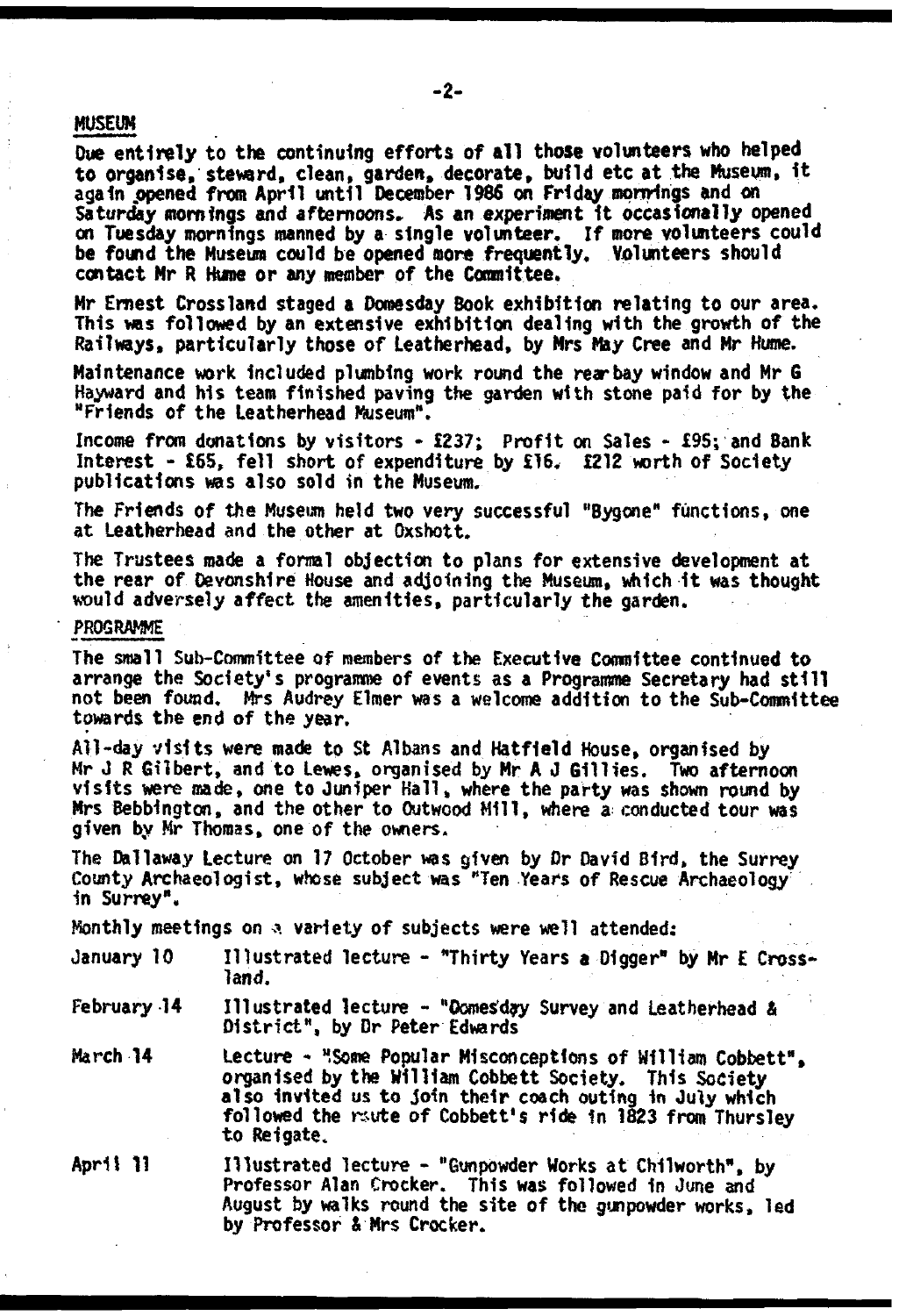November 20 Illustrated lecture - "The Mater Supplies of Leatherhead and District", by Mr W A Bryan of East Surrey Water Company. The talk included an insight into the charity work done by water supply companies fn helping to bring pure water to communities in under-developed countries. It is hoped to arrange a visit to the Leatherhead Water Works in the spring.

December 12 Christmas Miscellany - The annual evening Of contributions by members, which was a great success.

### PUBLICITY

All requests to the Society for speakers for lectures to other organisations were met during the year. The collection of slides available to speakers continued to grow.

The Society also contributed to several exhibitions staged by other bodies, thanks to the very professional help given by Mr G Holman.

### LIBRARY

The Society's Library continued to be housed in the Letherhead Institute Library, the latter being manned by volunteers organised by Mr L Sumption on behalf of the Society. The arrangement is working well and the Trustees of the Institute entertained the helpers at a party before Christmas in recognition of the work done by them. The Library was open from 1.30pm to 4.30pm on Tuesdays and Fridays, and from 10am to 12.30pm on Thursdays, when \$ome members also came fn to consult or borrow the *Society's books* from our own Library.

### ARCHAEOLOGICAL REPORT

No excavations have been undertaken this year. The Anglo-Saxon sword found in 1930 at Watersmeet, Fetcham (together with other weapons and an ornamented wooden bucket) has been submitted to Portsmouth Museum for X-ray examination. The report has not yet been received.

Several items have been brought into the Museum for comment. Most have been common geological specimens.

Guildford Museum has given a set of photographs of the Anglo-Saxon burials at Ernyn Way, Ashtead, and the articles found there, and of the Watersmeet material.

### COUNTRYSIDE PROTECTION SOCIETY

Discussions took place during the year concerning a possible amalgamation of the CPS with this Society. Further negotiations will be necessary if the merger is to go ahead.

The Executive Committee thanks all members for their continued support and in particular, those who have volunteered for various tasks during the year.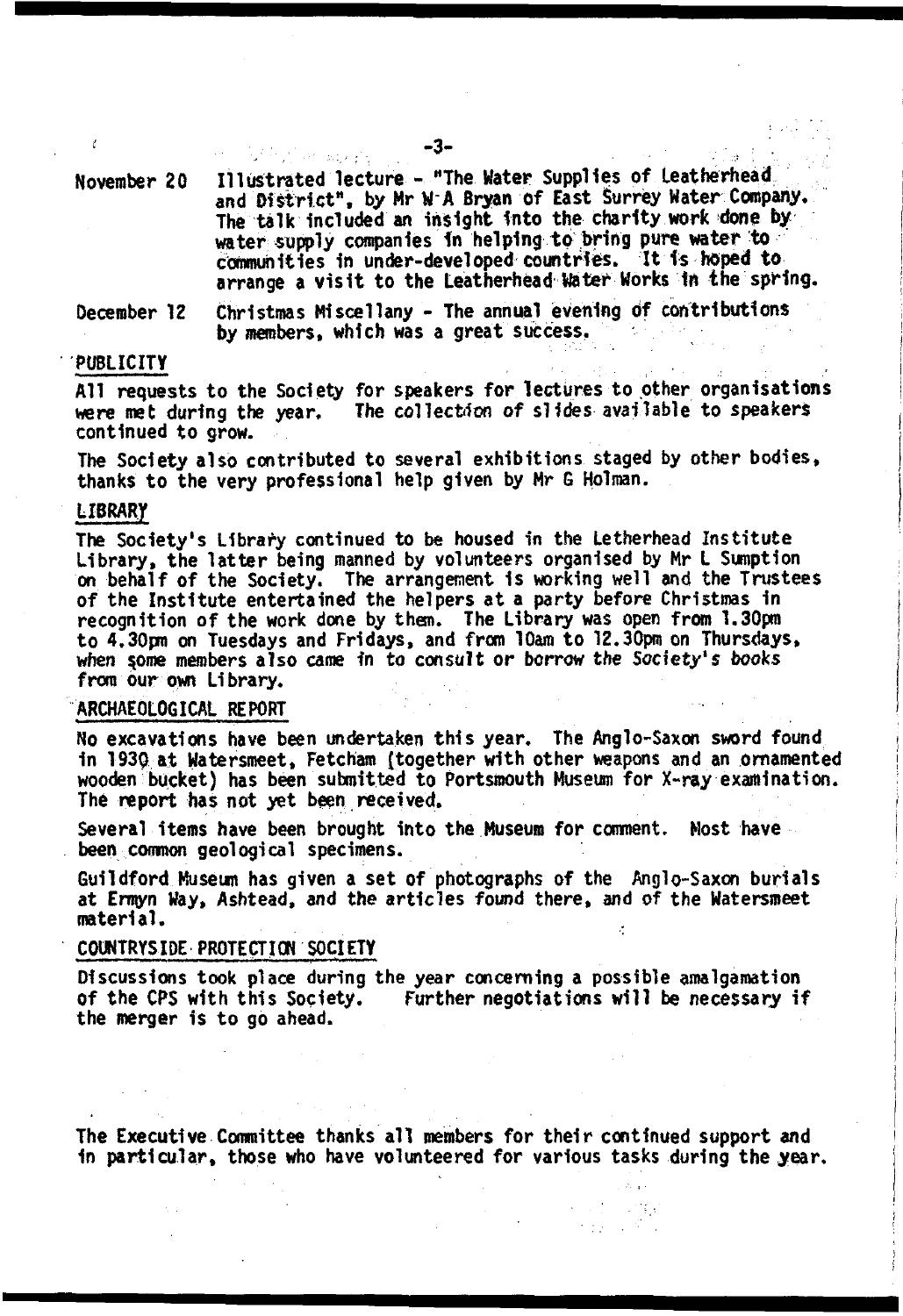### **LEATHERHEAD & DISTRICT LOCAL HISTORY SOCIETY**

### ANNUAL GENERAL MEETING PAPER 69fS Social Seconds of the Agenda Item 2

Minutes of the 39th Annual General Meeting held at the Letherhead Institute on Friday, 4 April 1986 at 8.15pm;

> PRESENT: Mr S E D Fortescue Vice President Mr L A Smith, MBE 47 Members of the Society

Mr S E D Fortescue chaired the meeting In the absence of the President, Mr J G W lewame, who was unwell. The meeting sent their good wishes to Mr Lewame.

1. APOLOGIES FOR ABSENCE - Apologies had been received from:

|  | Mr G Hayward     | Mr R Hume        | Mr & Mrs A J C Read |
|--|------------------|------------------|---------------------|
|  | Mr & Mrs D Heath | Mr & Mrs F Kirby | Dr D F Renn         |
|  | $Mr$ $P$ $How$   | Mr J G W Lewarne | Mr F Stokes         |

2. MINUTES OF SPECIAL GENERAL MEETING - 27 MARCH 1985

The acceptance of the Minutes was proposed, seconded and agreed. 3. MATTERS ARISING FROM THE MINUTES OF THE SPECIAL GENERAL MEETING There were no matters arising.

4. MINUTES OF 38TH ANNUAL GENERAL MEETING - 27 MARCH 1986

The acceptance of the Minutes was proposed, seconded and agreed.

### 5. MATTERS ARISING FROM THE MINUTES

( i ) Item 4 - Photograph of Prestforward Lodge - The letherhead Institute knew nothing of the whereabouts of the original photograph, but the Society had copies of it in its records. The name of the photographer was incorrectly spelt in the Minutes - it should be YOUELL.

The Old Toll House mentioned in the same minute was located 1n Epsom Road, not Epsom,

Leatherhead History - There was still much work to be done and no publication date was yet arranged.

Presentation of the Blue Bird Steering Wheel - This had in fact taken place on 16 May 1985, not 17 May as originally planned, as at the last moment Miss Campbell could not keep the original date.

### S. EXECUTIVE COMMITTEE REPORT

Mr Smith presented this Report.

Library - It was noted that the Society's records for the Leatherhead Parish were also housed in the Institute Library.

Thanks - Mr Smith said he had many thanks to express, apart from the official ones contained in the report:

- Miss Burrough and Miss Gover for the production of the Index to Volume III

- Mr § Mrs\_John Gilbert for serving coffee at all the Society's meetings, and alT"tBe"o€fier"Ta3Tes''who helped with the coffee. Mr Gilbert was also on the Programme Sub-Committee and organised some of the Society's visits.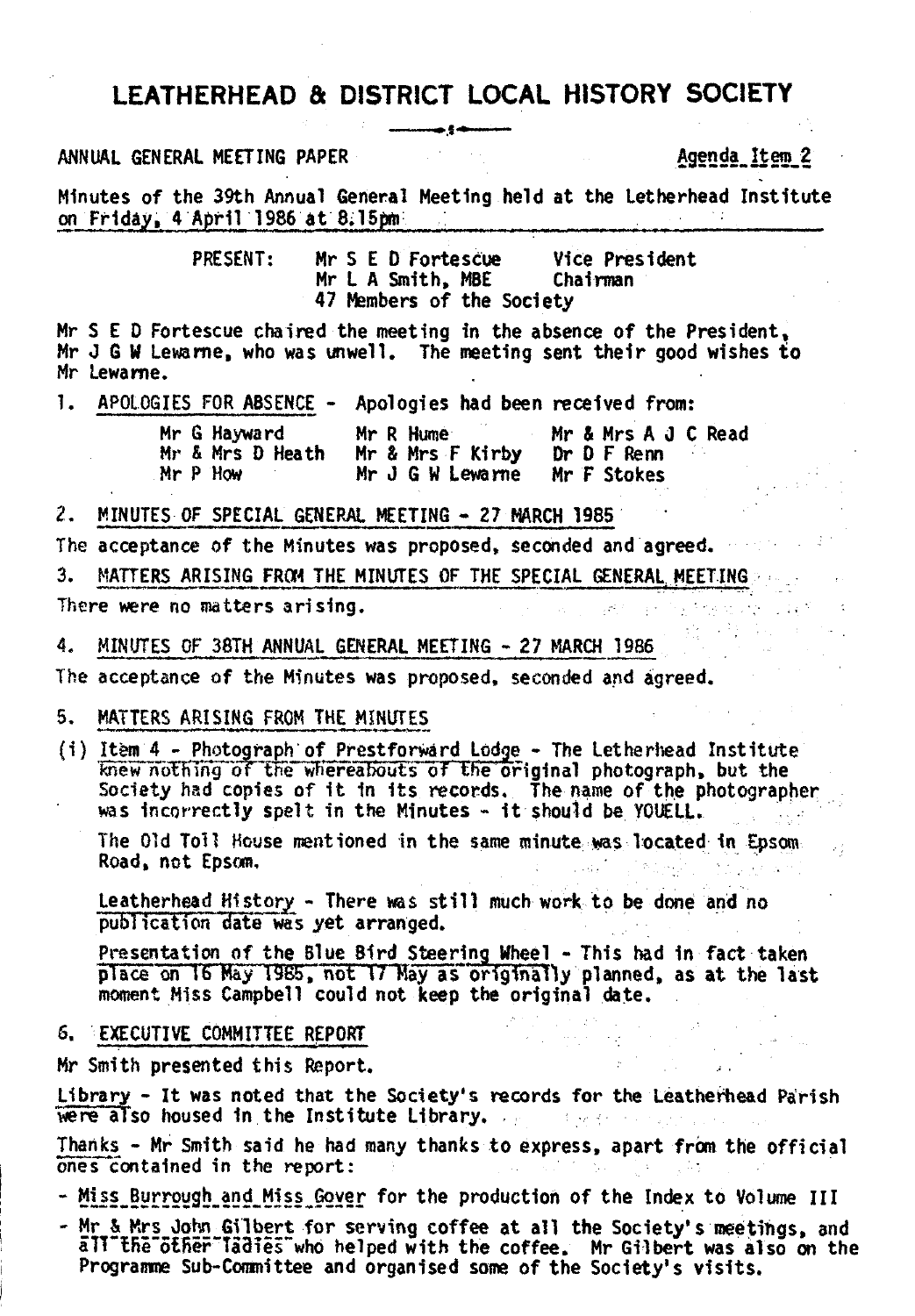- The Distributors of the Newsletters & Proceedings who, by their efforts. saved the Society a great deal of money on postage.
- Mrs. Mary Rice-Oxley who, for 11 years, had organised afl the Society's displays at outside events. She was now unfortunately having to give up, but Mr G Holman had offered to take over the task.
- The Officers and members of the Committee for their work for the Society during"the year. and for their Toyal support.

The acceptance of the Executive Committee report was proposed, but Miss Burrough asked for an addition under the Item "Publications", to read:

"The Index to Volume III of the Proceedings was published during the vear."

With this addition, the report was accepted by the meeting.

### 7. PRESENTATION OF. ACCOUNTS FOR THE YEAR 1985

Mr Mears presented the accounts for the year 1985, and explained various items in them. He noted particularly that the production of 250 copies of the Index to Volume III of the Proceedings had cost £1372-70 (over £5 per copy). This had considerably reduced the surplus for the year.

The acceptance of the accounts was proposed, seconded and agreed.

### 8. REPORT OF MUSEUM ACCOUNTS FOR 1984/85

Mr Bull commented on these accounts which had been circulated for the information of the Society. It was hoped to accrue the amount of the original loan for the Museum (due to be repaid in 1996) before the due date so that the capital could be used for investment until the repayment date.

### 9. ANNUAL PROCEEDINGS

Mr Smith introduced this item by saying there were two sides to the proposals made in the paper circulated on this item:

- (a) The lack of suitable material coming forward for publication, mainly because very little original research was being undertaken.
- (b) The cost of production, which was tremendous, and in fact was more than the total subscription. Mr Smith said the Committee thought that the Proceedings should be Issued less than annually, with the standard being kept high, although the Editor was Investigating cheaper forms of production. The name of the Proceedings should be changed as it was intended that items such as the present 11st of "Proceedings" should be published in the Newsletter.

Mr Bruce wished it to be minuted that his recollection was that the views of the Committee members were very diverse and no decision had been made; this fact was noted in the Minutes of the relevant meeting of the Executive Committee.

Suggestions were:

- (i) The Proceedings should remain an annual publication in its present form and with its present name, but it was recognised that smaller issues of, say, 16 pages might be necessary.
- (1i) Material could come from:
	- Straight reprints of articles in the very early issues of the Proceedings; there were few original members still in the Society and many of the early Proceedings were not available.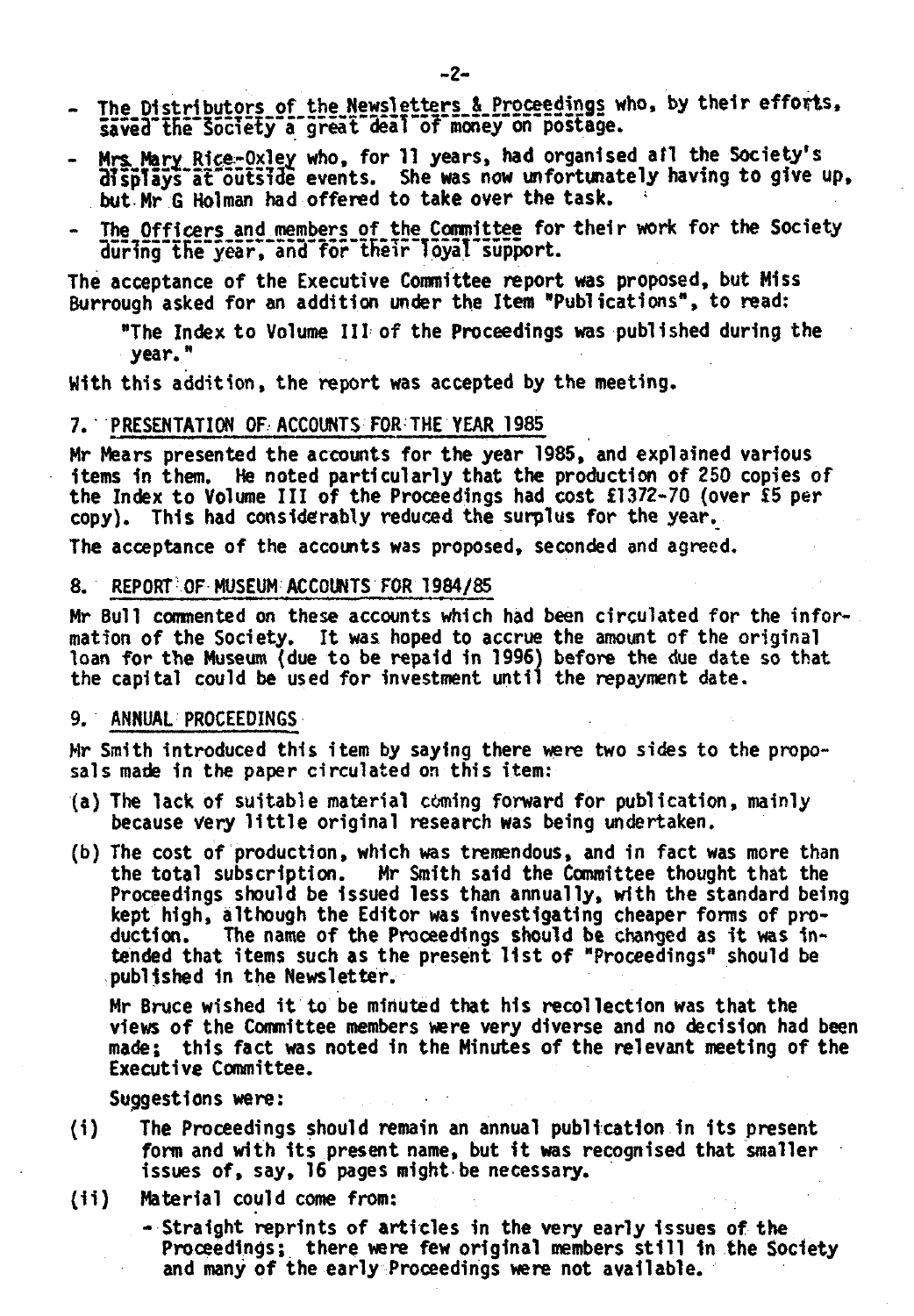- Information on Leatherhead written for but not being used 1n the official "History".
- Articles from Church magazines.

Other points made were:

- A lighter type of material could be used. This suggestion would be discussed with the Editor.
- The subscription should be increased to make more money available for the Proceedings.
- The reserach groups should be re-introduced. Mr Gollin reminded the meeting that originally the Society was divided into five groups, each of which undertook a research project.
- Publication of the Proceedings must be annual, otherwise interest in the Society would be lost.

It was proposed and unanimously agreed by the meeting, that the Proceedings should continue to be published annually, but reduced in number of pages if necessary.

### 10. VENUE FOR MEETINGS

A paper on this item had been circulated before the meeting.

The General Manager of Ashtead Hospital had offered the free use of accommodation very suitable for public meetings of the Society. The Committee had accepted the offer in principle for one meeting a year, partly as a useful way of saving money on accommodation but also because there are many members 1n Ashtead. However, owing to building alterations at the hospital which had not been envisaged when the offer was made, the space was not now available.

A discussion took place on a suggestion that meetings should be moved away from the Red Cross Hall following complaints about the Hall. It was, however, agreed that meetings for next season should continue at the Red Cross Hall, but one experimental meeting would be held in the Assembly Room at Letherhead Institute providing satisfactory arrangements for refreshments could be made. The day of the week for all meetings would be decided by the Committee the Institute's charge for Fridays was likely to be high.

### 11. SUBSCRIPTION FOR 1987

As a matter of interest, Mr Mears gave details of those members who had taken advantage of the new "husband and wife" subscription:

| Of 37 "couples" in the Society, 24 have now elected to                       |       |
|------------------------------------------------------------------------------|-------|
| pay the reduced subscription of $56$ , resulting in a loss of $\sim$ = $148$ |       |
| New "partners" who have joined $\frac{1}{2}$ 19, resulting in a gain of      | $+38$ |
| Giving an overall loss of                                                    | $-10$ |

Having considered the Society's financial position, Mr Mears recommended that the 1987 subscription should remain at its present level of £4. This proposal was agreed by the meeting.

### 12. ELECTION OF OFFICERS AND COMMITTEE

Mr Smith said that. Mrs Linda Heath had been co-opted to the Committee during the past year.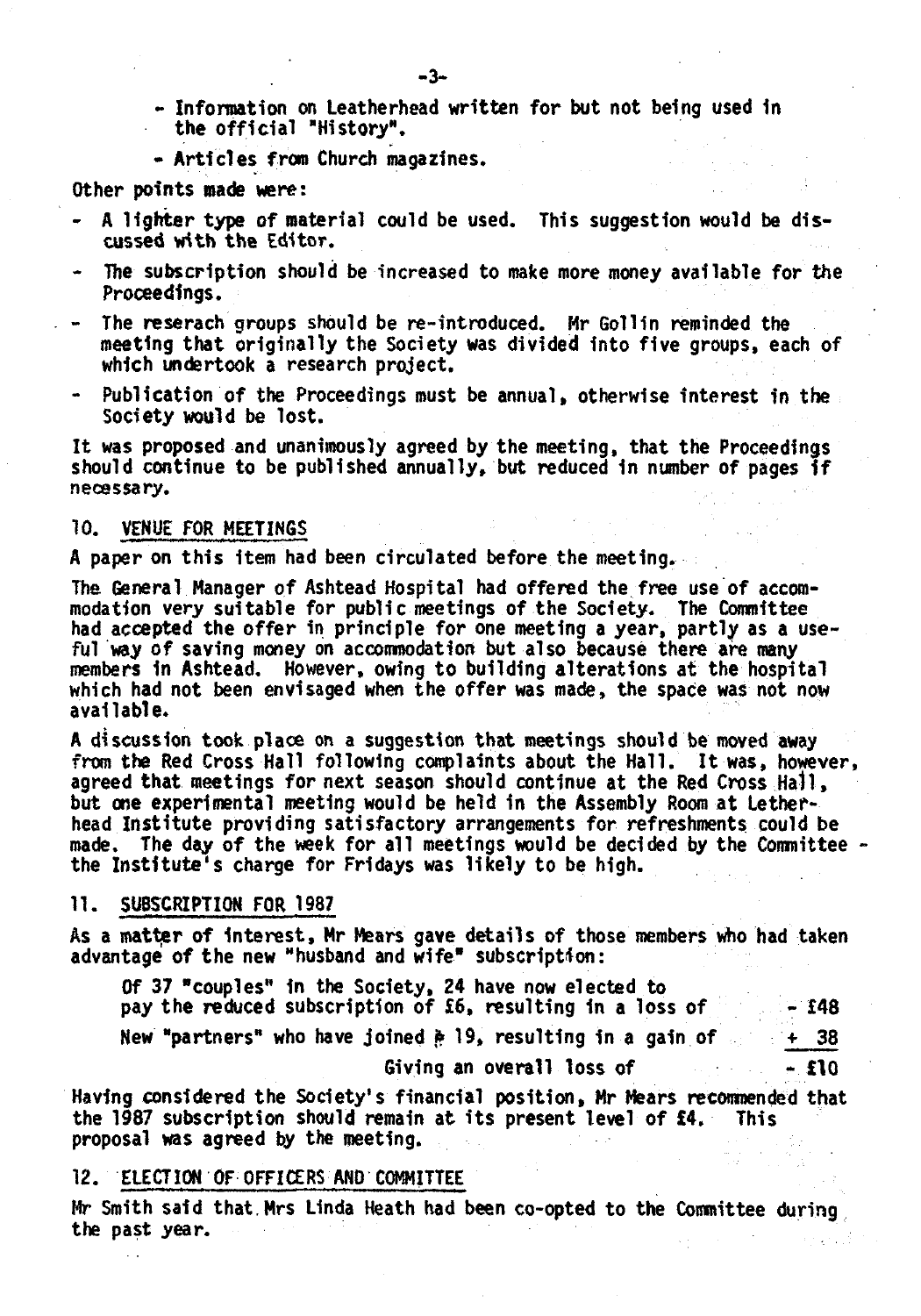A11 the present members of the Committee were willing to stand again, and there being no other nominations, it was proposed, seconded and agreed that the Committee should be re-elected en bloc.

### Programme -

In the absence of the appointment of a Programme Secretary, Mr Fortescue asked for volunteers to join the Programme Sub-Committee to help arrange the Society's programme of events. Lack of assistance might well mean fewer activities. The Society was grateful to Mr S R C Poulter who had offered to join the Sub-Committee for one year to find speakers for the winter meetings.

### 13. APPOINTMENT OF HON AUDITOR

Mr Mears proposed that Mr Kirby should be asked to continue as the Society' s Auditor, which he was willing to do. It was proposed, seconded and. agreed that the Secretary would write to Mr Kirby, expressing the Society's thanks for his assistance and asking him to continue.

- 14- ANY OTHER BUSINESS
- (a) Leatherhead Parish Church Mr Stuttard said that the Parish Church was publishing in May a guide giving a history of the church and town from Domesday to the present day.

Mr Bruce asked Mr Stuttard to ensure that material from the Society's records was duly acknowledged as such.

- (b) Mr Rice-Oxley expressed thanks to Mr Fortescue for acting as Chairman of the meeting. He also thanked the Society's Chairman and Executive Committee for their past year's work and wished them every success in the coming year.
- $(c)$  Mr Lewarne Mr Crawforth said he hoped that Mr Lewarne would be given a write-up of the meeting as he had been unable to attend.
- $(d)$  Museum Mr Bruce said the Museum had opened that morning for the summer. A small Domesday exhibition, mounted by Mr E A Crossland, was on show. For June and July, Mrs M Cree was preparing an exhibition on the coming of the railways.

Mrs Rlee-Oxley said that an exhibition on Venthams was available and ready to put up.

- (e) Mple Valley Show 5 May Kr Bruce said that he would be at the show with his motor caravan and needed help throughout the day. Offers of assistance were given from the meeting.
- $(f)$  Exhibitions Mr Bruce said that help was needed in arranging exhibitions, using the possessions of the Museum, and asked for anyone interested to get in touch with him.
- $(g)$  Nonsuch Antiquarian Society Mr Smith said this Society was arranging an outing on Sunday, 15 June, cost  $£5-20$ , to East London and including tea at the Festival Hall. Members of our Society were welcome. Members of our Society were welcome.
- (h) Leatherhead Lions The "Lions" have Invited the Society to set up an exhibition at their show on  $14$  June. Help would be needed during the day.

There being no further business, Mr Fortescue thanked members for attending, and closed the meeting.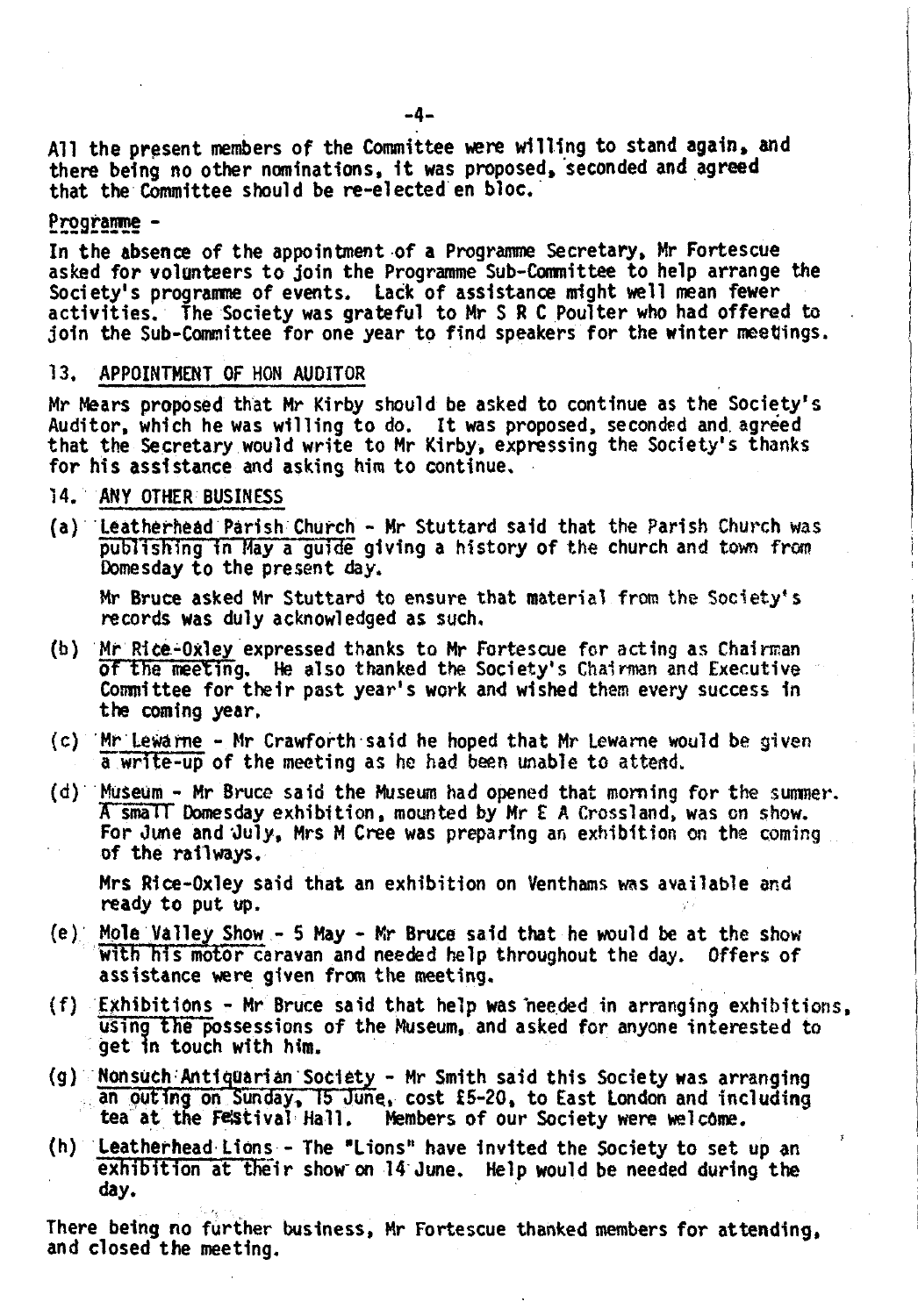### LEATHERHEAD & DISTRICT LOCAL HISTORY SOCIETY  $-$

ANNUAL GENERAL MEETING : 15 APRIL 1987

 $\sim$   $\omega$   $^{\star}$ 

 $\mathcal{L}_{\mathbf{A}}$  , where  $\mathcal{L}_{\mathbf{A}}$ 

a serika dan pendadaran dalam kelasaraan.<br>Atau di sebagai di sebagai dalam kelasaraan dalam kelasaraan dalam kelasaraan dalam kelasaraan dalam kelasaraa

 $\sim$   $\sim$ 

### PAPERS

Agenda Item 5 - Pages 2 and 3

物质 教物 计可定义 医糖心的

The Society's Accounts for the year ending 31 December 1986

Agenda Item 6 « Page 4

 $\mathbb{R}^2$ 

The Leatherhead Museum Accounts for the year ending 30 September 1986

 $\sim 10^6$ 

 $\mathbb{R}^{n \times n}$ 

**-1 -**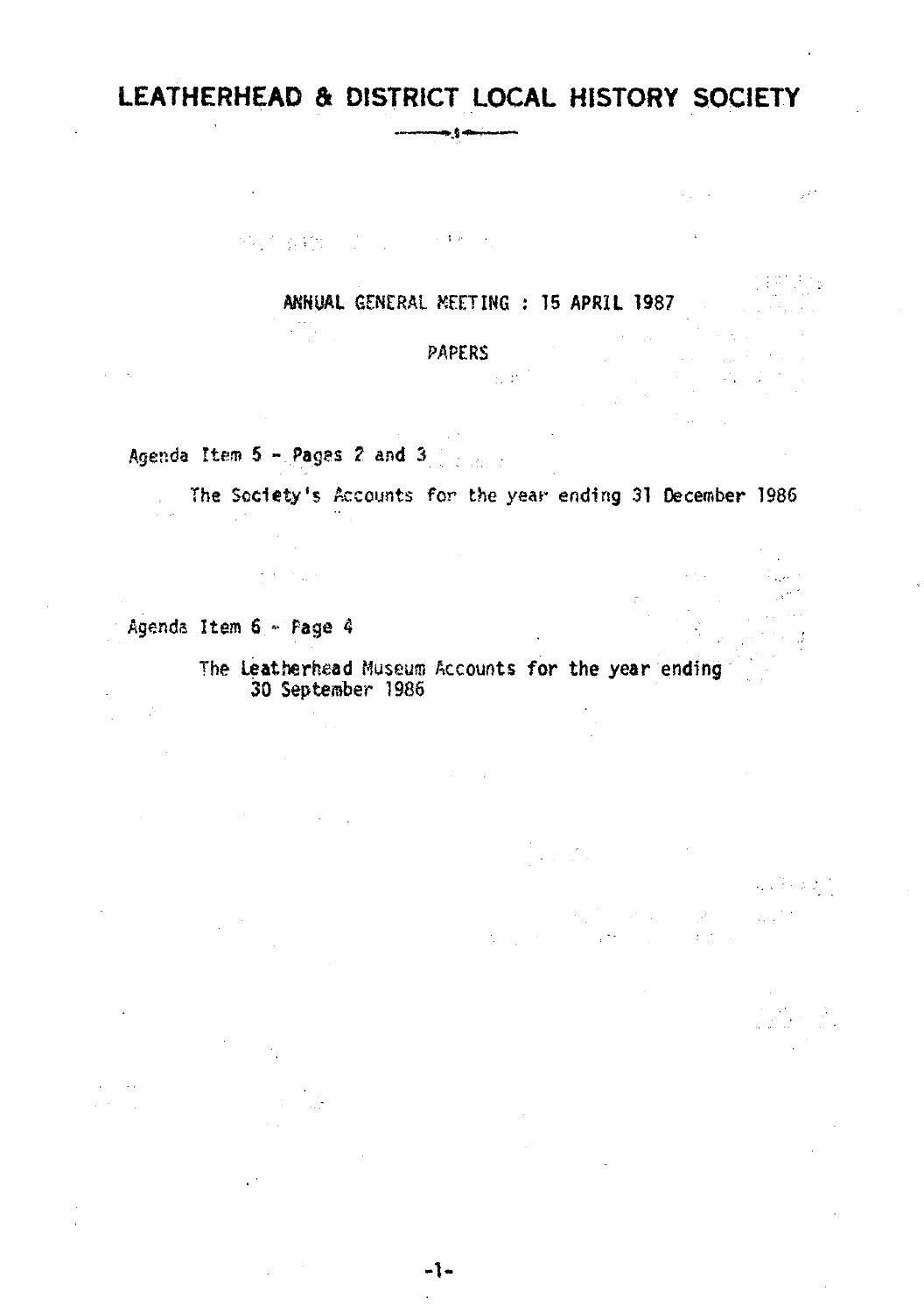# **LEATHERHEAD & DISTRICT LOCAL HISTORY SOCIETY**

<u>ing panunan</u>

*From the Hon. Treasurer:* 

ACCOUNTS FOR THE YEAR ENDING 31 DECEMBER 1386

| <b>RECEIPTS</b>                           |                              | 1985           | 1986           |
|-------------------------------------------|------------------------------|----------------|----------------|
| Subscriptions                             |                              | £1,229-00      | £1,204-00      |
| Donations to Society                      |                              | 1,097-17       | 418-55         |
| Donations to Frank Benger Fund            |                              | 116-00         |                |
| Donations for Museum & "Friends"          |                              | $4 - 00$       | $6 - 20$       |
| Profit on Refreshments                    |                              | $6 - 12$       | $3 - 06$       |
| Profit on Outings                         |                              | $66 - 44$      | $61 - 49$      |
| Sales of Books etc (Omitting Occ.Paper 3) |                              | $142 - 78$     | 129-95         |
| Interest on Nat. Savings Investment A/c   |                              | 428-10         | $332 - 09$     |
|                                           |                              | $£3,089-6]$    | £2,155-34      |
| <b>PAYMENTS</b>                           |                              |                |                |
| Printing                                  |                              | £3,060-78      | £1,015-07      |
| Administration                            |                              | $182 - 00$     | $275 - 64$     |
| Donations to Museum                       |                              | $4 - 00$       | $4 - 20$       |
| Sundry Purchases                          |                              | $17 - 93$      | $73 - 80$      |
| Lecture Costs                             |                              | $57 - 50$      | 46-00          |
| Subscriptions to other Societies          |                              | $32 - 00$      | $35 - 00$      |
| Sundry Expenses                           |                              | $11 - 14$      | $34 - 29$      |
|                                           |                              | $£3,365-35$    | $£1,484-00$    |
|                                           | CREDIT                       |                | $£671-34$      |
|                                           | DEFICIT                      | £275-74        |                |
|                                           |                              |                |                |
|                                           | SHEILA HIND PUBLICATION FUND |                |                |
| RECEIPTS                                  |                              |                |                |
| Sales of Occasional Paper No 3            |                              | $38 - 00$      | $51 - 00$      |
| Interest on Nat. Savings Investment A/c   |                              | 180-01         | 197–97         |
|                                           |                              |                |                |
|                                           |                              | $£218 - 01$    | $£248-97$      |
| PAYMENTS                                  |                              |                |                |
| N <sub>i</sub>                            |                              |                |                |
|                                           |                              |                |                |
|                                           | CREDIT                       | <b>£218-01</b> | <b>£248-97</b> |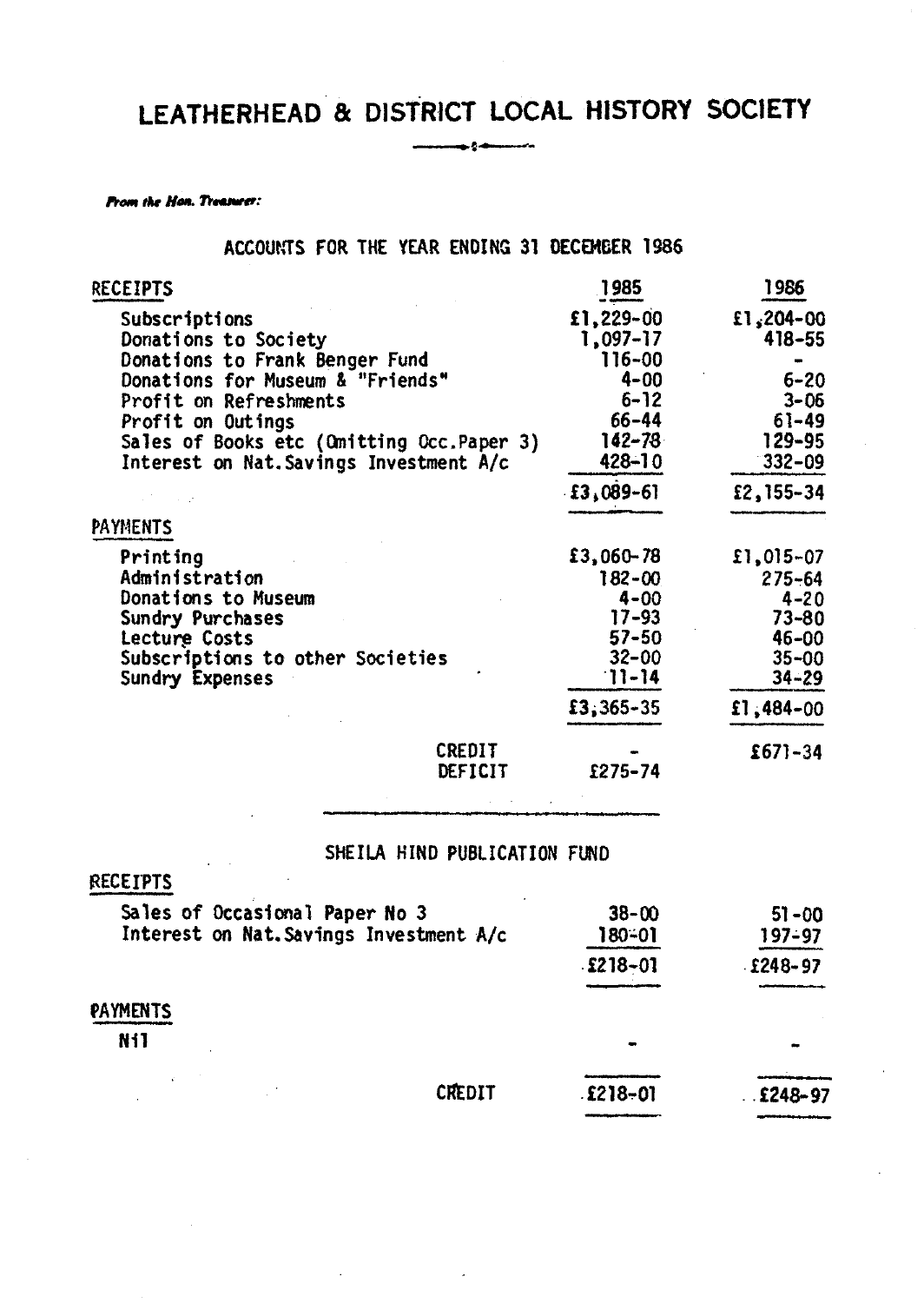|                                                                     | <b>BALANCE SHEET</b>                                                              |                              |
|---------------------------------------------------------------------|-----------------------------------------------------------------------------------|------------------------------|
| <b>SOCIETY</b>                                                      | 1985                                                                              | 1986                         |
| Total funds B/f<br>Plus Profit<br><b>Less Deficit</b>               | £3,622-33<br>$275 - 74$                                                           | £3,298-59<br>$671 - 34$      |
|                                                                     | £3,346-59                                                                         | £3,969-93                    |
| Add subs paid in<br>advance for next<br>year                        | £132                                                                              | £32                          |
| Less current subs<br>dealt with in<br>previous account 180          | (48–00)<br>$13,298 - 59$                                                          | 132<br>(100–00)<br>£3,869-93 |
| SHEILA HIND FUND                                                    |                                                                                   |                              |
| Total Funds B/f<br>Plus Profit                                      | 1,547-37<br>$218 - 01$                                                            | £1,765-38<br>248-97          |
|                                                                     | $1,765 - 38$                                                                      | 2,014-35                     |
|                                                                     | £5,063-97                                                                         | £5,884-28                    |
| Represented by:<br>Lloyds Bank Current A/c<br>National Savings Bank | $337 - 34$                                                                        | 627-59                       |
| Investment A/c                                                      | 4,726-63                                                                          | 5,256-69                     |
|                                                                     | £5,063-97                                                                         | £5,884-28                    |
| produced to me and is, in my opinion,<br>correct.                   | I certify that the above statement is in<br>accordance with the books and records | Dated $.83$<br>anuary 1987   |
| Hon Auditor.                                                        |                                                                                   | Hon Treasureř                |

B A Kirkby

 $HJ$  Mears

Membership & Subscri ptions for 1986 18 paid full rate 20 (10 couples) paid 194 paid full rate 96 (48 couples) paid 1 paid part rate 6 Juniors paid T4 In 1985 £6 in 1985 £4 in 1986 £6 in 1986 £2 in 1986 £1 in 1986 £72 60 £776--- 288 2 **6** 335 £1,072 In addition there are 9 Honorary Members Members who have paid in advance for 1987 £132 £1,072 £1,204 8 paid £4 for 1987 £32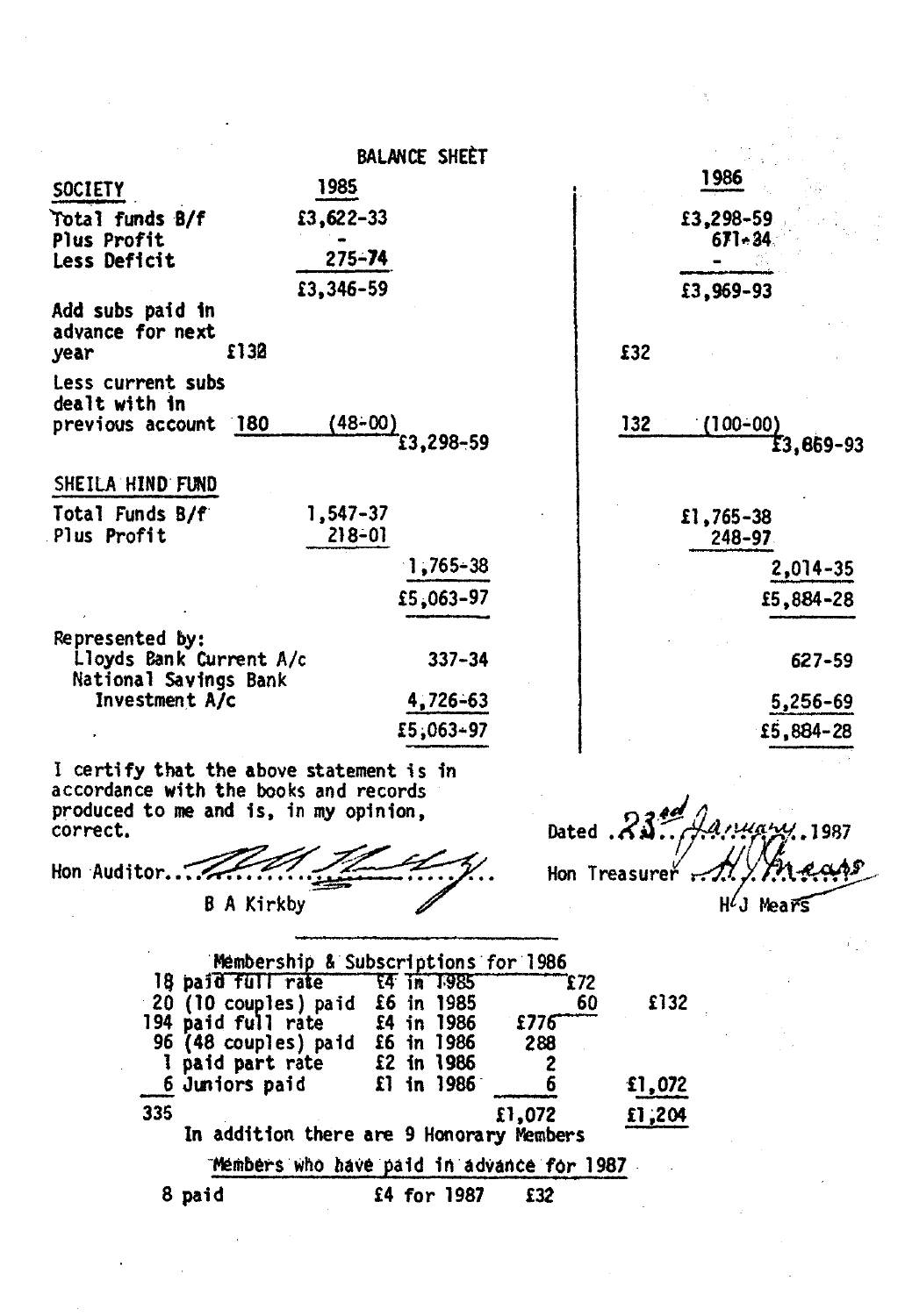|                    | LEATHERHEAD                                      | MUSEUM                                                           |                        |
|--------------------|--------------------------------------------------|------------------------------------------------------------------|------------------------|
|                    |                                                  | AND HERITAGE CENTRE TRUST                                        |                        |
|                    | Reg. Charity No. 273978.<br>aka menjadi p        | HAMPTON COTTAGE.<br>SA-CHURCH STREET.<br>LEATHERHEAD,<br>SURREY. |                        |
|                    | ANNUAL ACCOUNTS<br>s at 30 september 1986        | PTOME PADRY TO .-                                                |                        |
|                    |                                                  | <u> 1985 </u>                                                    | 1986                   |
| <b>INCOME</b>      |                                                  | £                                                                | £                      |
| ı.                 | General Donations                                | 267.76                                                           | 237.23                 |
| 2.                 | Profit on Sale of Books and Leaflets             | 98.45                                                            | 95.00                  |
| з.                 | Interest from Investments to meet Loan Repayment | 512.21                                                           | 570. 54                |
| 4.                 | Interest from Bank Deposit Account               | 60. 72                                                           | 64, 86                 |
|                    |                                                  | 939. lk<br>SOULE 20780                                           | 967.63                 |
| <b>EXPENDITURE</b> |                                                  |                                                                  |                        |
| $-5.$              | Administration and repairs                       | $-134.02$                                                        | 232, 19                |
| 6.                 | Services charges                                 | 190.20                                                           | 181. 35                |
| τ.                 | Investments                                      | 455.75                                                           | 553.50                 |
| 8.                 | Renovation of Garden in Hampton Cottage          | 12.12.                                                           | Nil                    |
|                    |                                                  | 792.09<br>120727-00222-0030                                      | 967.04<br>ಮಿಯಿಂದರಿಯಲ   |
| SUMMARY            |                                                  |                                                                  |                        |
| 9.                 | Bank Balance at the beginning of the year        | 488.57                                                           | 635.62                 |
| 10.                | Excess of Income over Expenditure                | 147.05                                                           | 59                     |
|                    |                                                  |                                                                  |                        |
|                    | 11. Bank Balance at end of year                  | 635.62                                                           | 636. 21<br>120702-0030 |

### AUDITOR'S REPORT

I certify that I have made an examination of the books and records of the Trust and that the foregoing Statement is in accordance therewith and is, in my opinion, correct.

Accountant and Auditor Great Bookham, Surrey.

 $\sim$ 

I declare that the foregoing Statement of Accounts is correct.

J. R. Bull Treasurer of the Trust Date - 13 October 1986